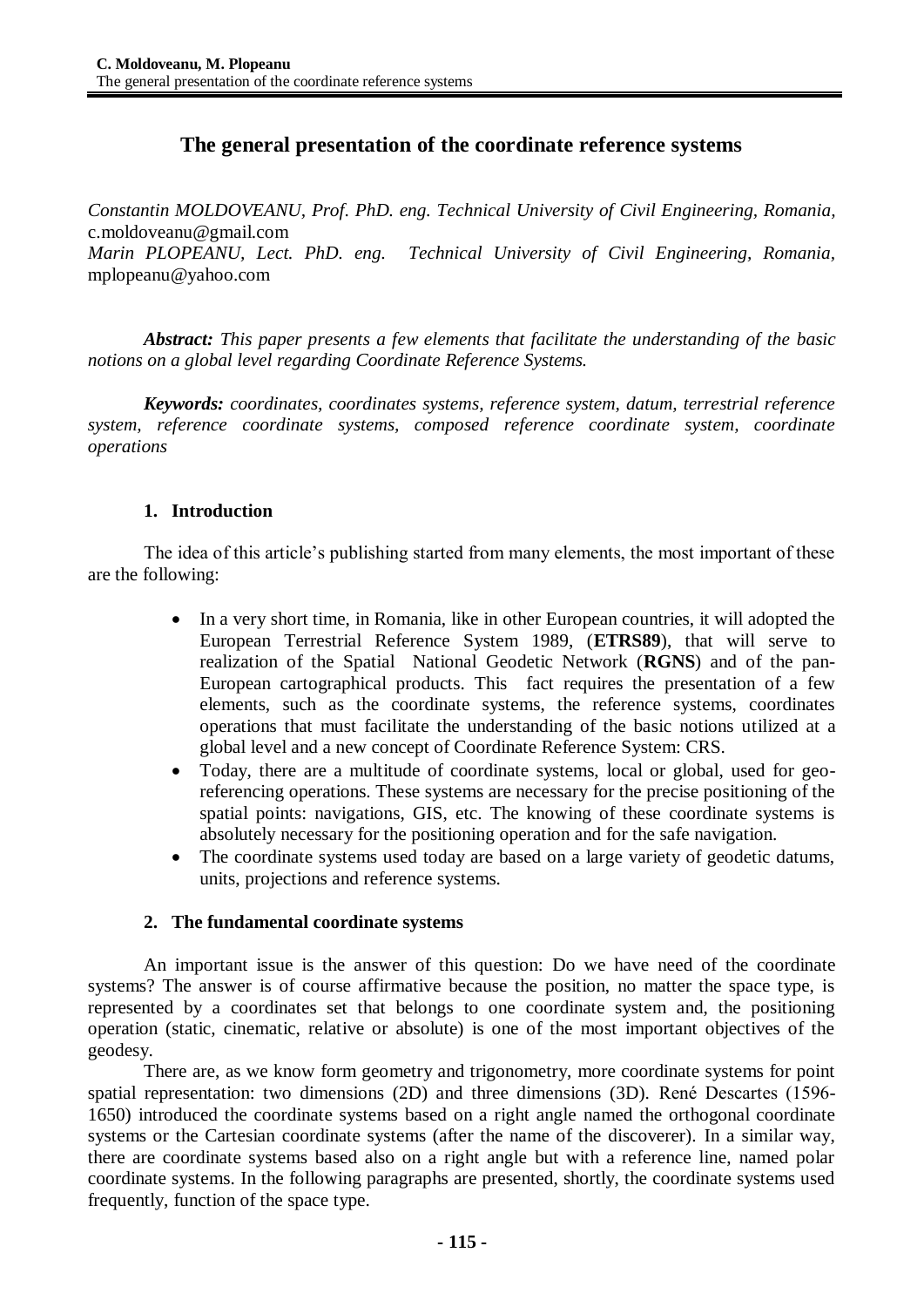#### *2.1. Coordinate systems in one dimensional space.*

In geometry, this space is less used, but in geodesy is the exactly the opposite: it is used frequently because it give us the vertical position of a point. That means that in this space, as we expected, the position is represented by a single coordinate. For the positioning operation, we must have an origin and a reference line that represent the space. After dividing the reference line in multiple equal intervals and choosing of a measure unit for a single interval, we can define the position in the one dimensional space.



(a-mathematical representation, b-geodetic representation)

## *2.2. Two-dimensional coordinate systems.*

#### *2.2.1. Cartesian coordinate systems.*

In mathematics, the Cartesian coordinate system is used for defining uniquely the position of a point through two numbers that represent the coordinates of the point (one coordinate, noted as a rule with  $x$  – the abscissa, and the second coordinate, noted as a rule with  $y$  – the ordinate). In plane, a Cartesian system or a rectangular system is defined by two lines, reciprocal perpendicular, the intersection point constitutes the origin of the system and usually is noted with O. Once the coordinate axis are well known, a length unit is chosen. This is marked on each axis so we will obtain a rectangular grid. The unique position of a point in the Cartesian coordinate system is defined by the two coordinates: **x** and **y**. The two axis that intersect each other, separate the two dimensional space in quadrants, as we can see in the Figure  $2$  – left. In the Figure  $2$  – right, it is presented an orthogonal coordinates plane used in geodesy.



*Figure 3:* Rectangular coordinate system in 2D space (a-mathematical, b-geodetic)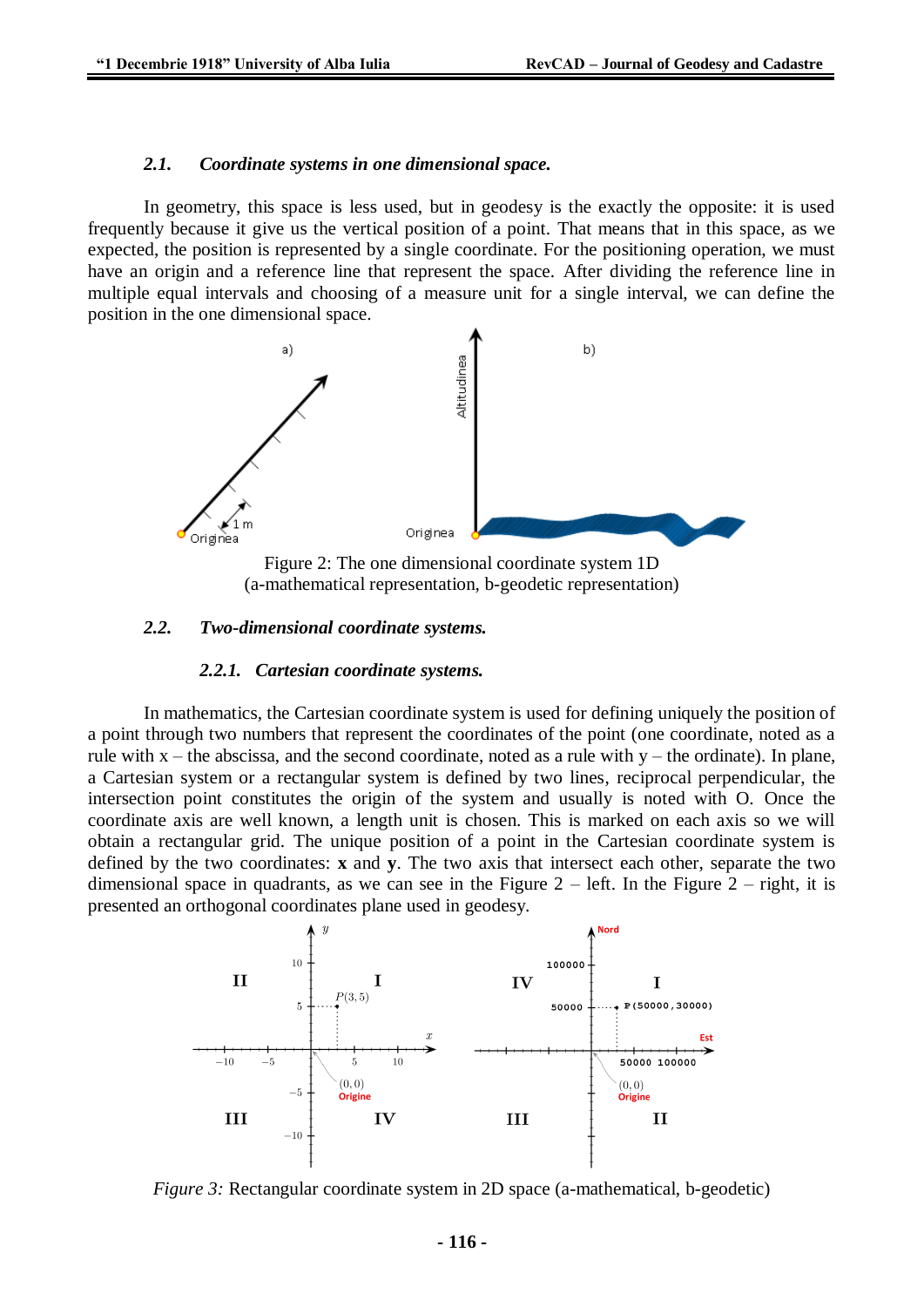It must be specified the fact that the Cartesian plane coordinates systems are used in geodesy as local coordinate systems and never as global (that refer to the entire terrestrial surface).

#### *2.2.2. Polar coordinate systems.*

In mathematics, the polar coordinate system (Figure 3) is a bi-dimensional system: to each point from a plane are allocated both an angle and a distance. The polar coordinate system is useful especially in situations where the two points relationship is easier expressed in distances and directions (angles) terms; in the Cartesian or orthogonal system, a such relationship can be found only with the mathematical formulae help.

Due to the fact that the coordinate system is bi-dimensional, each point is determined by two polar coordinates: the radial coordinate and the angular coordinate. The radial coordinate (noted usually with **r**) represent the distance of a point with respect of a central point, named *pole* (similar to the origin at Cartesian systems). The angular coordinate (known as the polar angle, or orientation, and noted with  $\theta$ ) represent the angle, measured trigonometrically (or anti clockwise in geodesy). It is also measured from the reference axis (the zero direction) - the polar axis (in geodesy, usually this axis is chosen to be the North axis).



*Figure 4:* Polar coordinate system in the 2D Space (left-mathematical, right-geodetic)

## *2.2.3.* Geodetic Coordinate Systems (Geographical Coordinate Systems)

The Geodetic Coordinate System (Figure 4) is a curved orthogonal coordinate system in the 2D space. The position of a point located on the ellipsoid considered as reference (the surface that approximates The Earth at one moment) it is given through geodetic coordinates: geodetic latitude and geodetic longitude. The geodetic latitude *B* is defined as the angle formed by the equatorial plane with the normal at ellipsoid through the point. The geodetic longitude *L* is defined as the dihedral angle formed by origin meridian and the meridian of the point (the both planes contains the rotation axis of the ellipsoid, the angle is measured from the prime meridian (Greenwich meridian) to the meridian of the considered point.

Unlike the Cartesian plane coordinate system that has a local character, the geodetic coordinate system has a global character, every point of the terrestrial surface can be positioned by this system.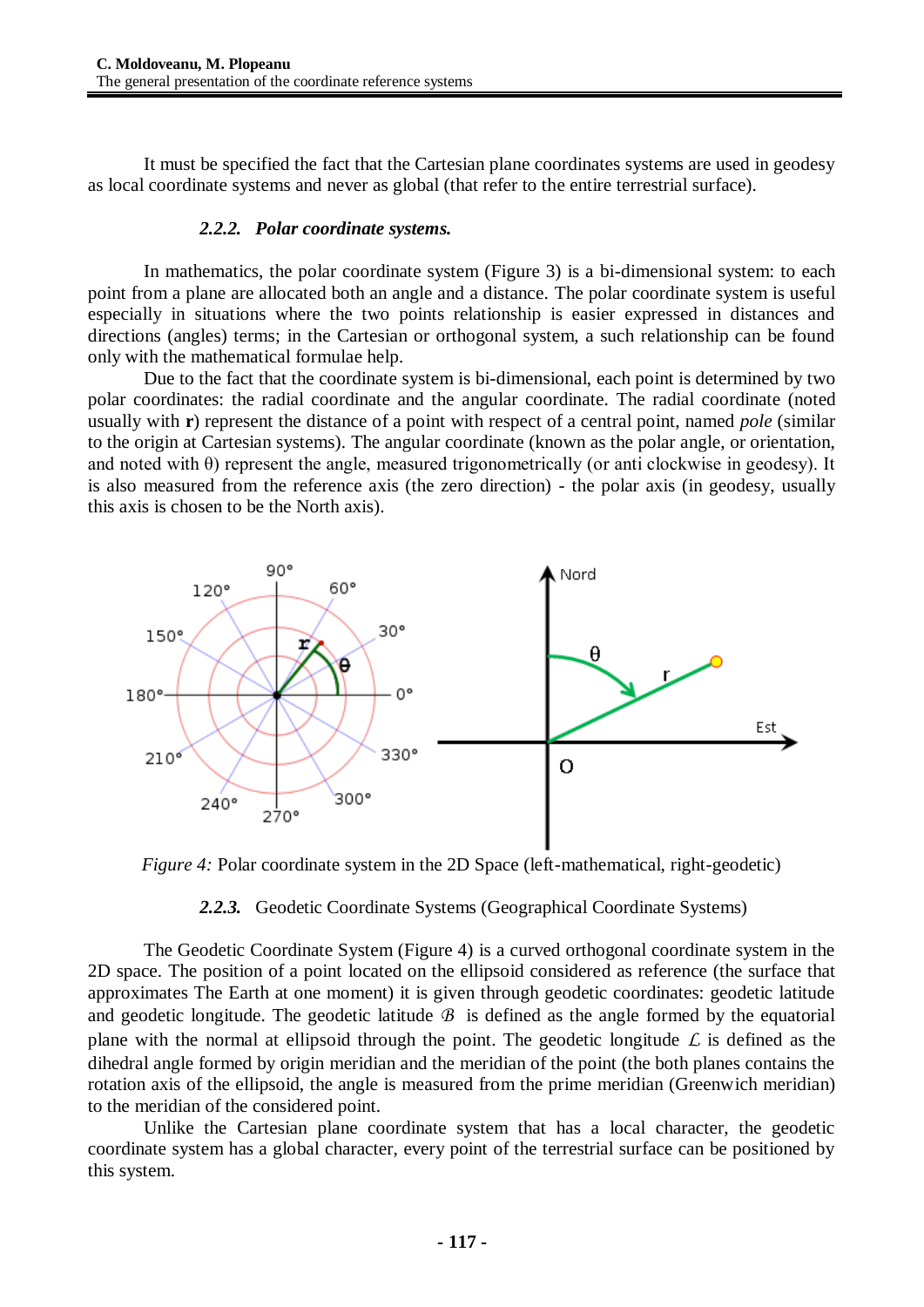

Figure 5: Geodetic coordinate system in 2D space.

*2.3.* Coordinate systems in 3D space. (in the three-dimensional space)

#### *2.3.1. Cartesian coordinate systems*

A Cartesian three-dimensional coordinate system offers the three dimensions of the physical space: length, width and height (Figure  $5 - left$ ). The three axes that define the system are perpendicular one on each other. For geodesy (Figure 5 - right) the coordinate system must be positioned (for example the system origin is located in the mass center of the Earth) and the axis must be orientated (for example the OX axis is situated in the Greenwich meridian plane, the OZ axis coincides with the Earth's rotation axis and the OY axis is oriented to the East and also perpendicular to the XOZ plane).



Figure 6: Cartesian coordinate systems in 3D space.

It must be specified that, as a rule, a such three-dimensional system (in geodesy) is a geocentric one (the origin of the system is located in the mass center of the Earth).

## *2.3.2. Spherical Coordinate System.*

The polar coordinates can be extended in the 3D space using for this the coordinates ( $\rho$ ,  $\varphi$ , θ), where *ρ* is the distance from origin, *φ* is the angle formed with *Z* axis (named also co-latitude) and  $\theta$  is the angle measured in rapport with the *X* axis (like in the polar coordinates case). The spherical coordinate system is similar to the system given by latitude and longitude, used for the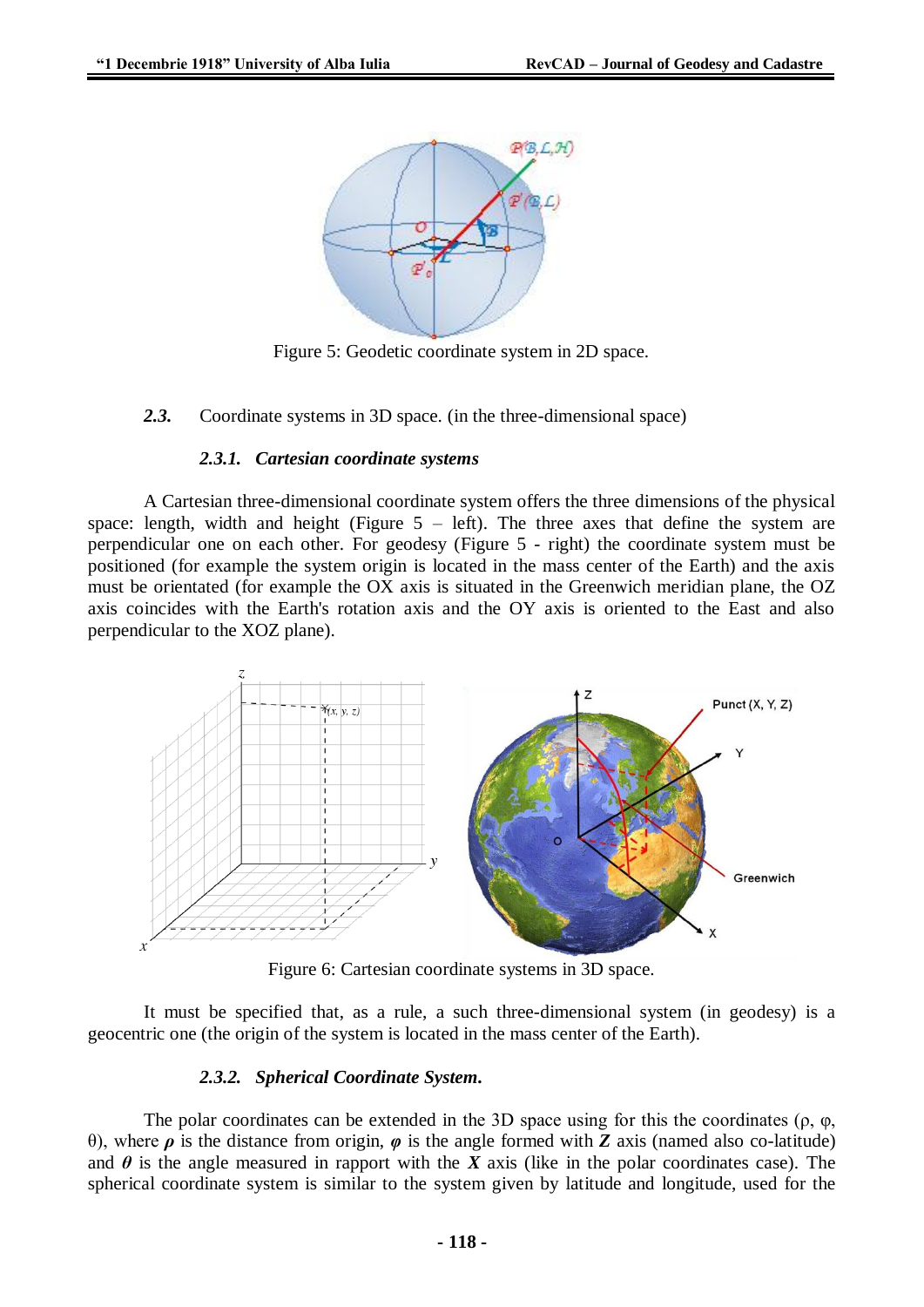Earth, with origin situated in the mass center of the Earth (geocentric), the latitude being the complement of the co-latitude.

## *2.3.3. Compound coordinate systems*

If to the geodetic coordinate system from 2D space, we add the ellipsoidal altitude (Figure 4) it is obtained a three-dimensional coordinate system. Another coordinate system in the 3D space can be obtain from a Cartesian coordinate system in 2D space on which it is added a system with one dimension (altitude). These two coordinate systems, each one being obtained by considering of two other systems that come from different spaces (2D and 3D), have a common characteristic: the three coordinates that define the position, don't have the same origin.

# **3. Reference ellipsoids.**

# *3.1. The Earth from geometrical standpoint.*

During time, there was many opinions about the Earth shape. At first, it was assumed that the Earth is flat, but this idea was historically fast changed due to some obvious phenomena: eclipses, the fact that a ship that displace itself farther from the shore, does not disappear instantly (normal thing in the case of a flat Earth), but gradually: first the hull and later the mast, etc.. The first geometrical body modeled by the Earth was the sphere for many reasons: at first it was hard to realize that the Earth was somehow flat at poles; the sphere is a body with many advantages from geographic and geodetic standpoints: the calculations can be realized in a very simple way, etc. The first man that effectuated measurements for establishing the dimensions of the Earth approximated by a sphere, was Eratosthenes (276-195 i.e.), the manager of the famous library from Alexandria, a man with large knowledge in various domains. This approximation survived long time because the sphere is a perfect geometrical body so the calculations made on it was very easy. The sphere is also used today for the calculation less pretentious from precision standpoint. Once the great expedition organized by French Academy (1735), when many measurements was effectuated in the meridian and parallel arcs in the both hemispheres, it was established that, from the geometric standpoint, the Earth can be better approximated with a rotation ellipsoid derived from a ellipse rotation around its small axis.

Today, for problems resolving that appear in the mathematical geodesy it is used the rotation ellipsoid as a good approximation of the shape and dimensions of the Earth. A such ellipsoid is completely defined through two parameters, under the condition that one of them must be linear. Usually, the two parameters are *semi major axis* and the inverse of the flat *f*.

## *3.2. The Earth from physical standpoint.*

Nowadays, geodesy evolved and the range of its concerns expanded: along with the geometric shape study, it also studies the determination of the gravitational field of the Earth that influences in a significant way the geodetic measurements. The shape determination of the Earth means also a progress from the directly determination of the terrestrial surface to the geoid studies. The terrestrial surface is very irregular (the highest point is about 10 Km. above the sea and the lowest point is at about 11 Km. below the sea) in comparison with the geoid surface  $(\pm 110 \text{ m}$ . in respect with a geocentric revolution ellipsoid).

From the internal structure analysis of the Earth, it can be said that the density of the material components varies very much and that the more we go to the inside of the Earth the determination of the specific geodetic values is realized only on the assumptions basis. The main objective of the physical geodesy is the determination of the level surfaces of the Earth's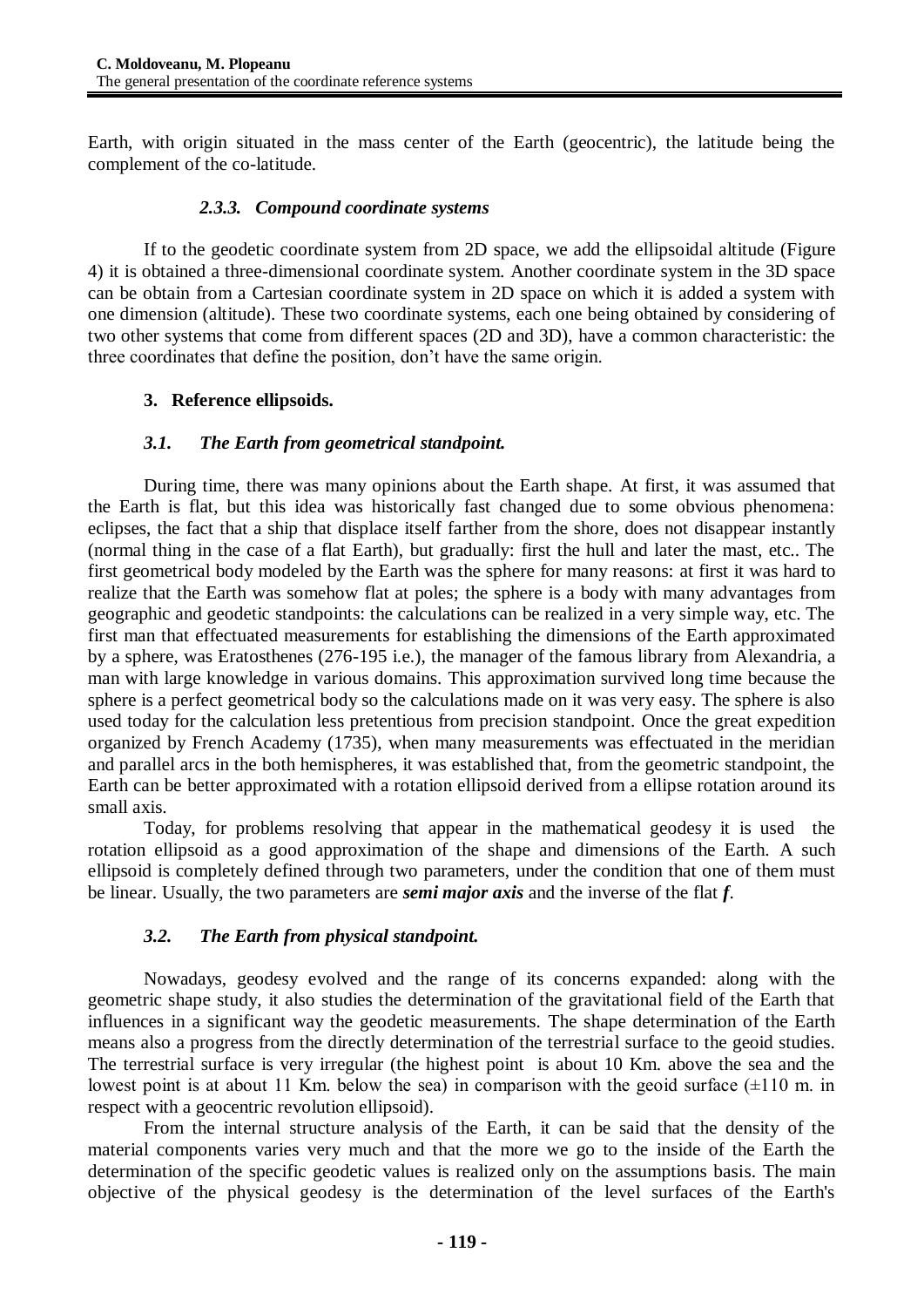gravitational field, therefore the potential function determination. Also, it must be acknowledged the basic idea of the physical geodesy that from physical determinations it can be outlined geometric conclusions about the shape and the dimensions of the Earth, principle proclaimed by Claireaut through his theorem about the connection between the geometric flattening and gravimetric flattening with the gravity variations with the latitude.

From physical standpoint, about the Earth, Laplace named the equipotent surfaces as level surfaces. A level surface is an equipotent surface that has the property that in any point, the heaviness force has the same direction with the normal of this surface in the same point, the horizontal components of this force being nil. For Geodesy discipline, among all of these level surfaces, an important one is the zero level surface named geoid and proposed by Gauss as the mathematical figure of the Earth. It can be said about: a reference geoid , that is an equipotent surface that identify itself with the medium sea level on an imaginary rotating Earth, in which all the masses are uniformly distributed (a mathematical construction); real geoid, that is an equipotent surface that identify itself with the medium sea level on a real Earth and that differ from the reference geoid due to the irregularities in the masses distribution.



*Figure 7:* Rotation ellipsoid, the geoid undulations.

## *3.3. Equipotent ellipsoid.*

As it is already known from the gravity potential development, in a first approximation, the Earth can be considered a sphere that rotate itself. In a second approximation, the Earth can be seen as an equipotent revolution ellipsoid. A special revolution ellipsoid is the so called "Normal Earth" that has the same angular speed and the same mass with the real Earth, the (normal) potential on the ellipsoid's surface being equal with the geoid's surface potential and its geometric center is the mass center of the Earth. As "normal Earths" examples, it can be reminded: Geodetic Reference System 1967 (**GRS 67** - **G**eodetic **R**eference **S**ystem, 19**67**), 1980 (**GRS 80** - **G**eodetic **R**eference **S**ystem, 19**80**, **W**orld **G**eodetic **S**ystem 19**84** (**WGS 84**).

Although the Earth is not exactly an ellipsoid, the equipotent ellipsoid furnishes a simple, consistent and uniform reference system for all the geodesy purposes: a reference surface for geometrical purposes (such as cartographic projections and the satellites navigation) and a gravity's normal field on the Earth surface and in space, as a reference for gravimetry and satellites geodesy. The gravity's field on the ellipsoid is very important from a practical standpoint because it is easy to be used from a mathematical point of view and for the fact that the real field deviations of the gravity from normal field are (theoretical) very smalls. The dividing ofe the gravity's terrestrial field in a normal field and a small disturbing one or a field of anomalies, simplify the resolving of many issues such as the geoid determination.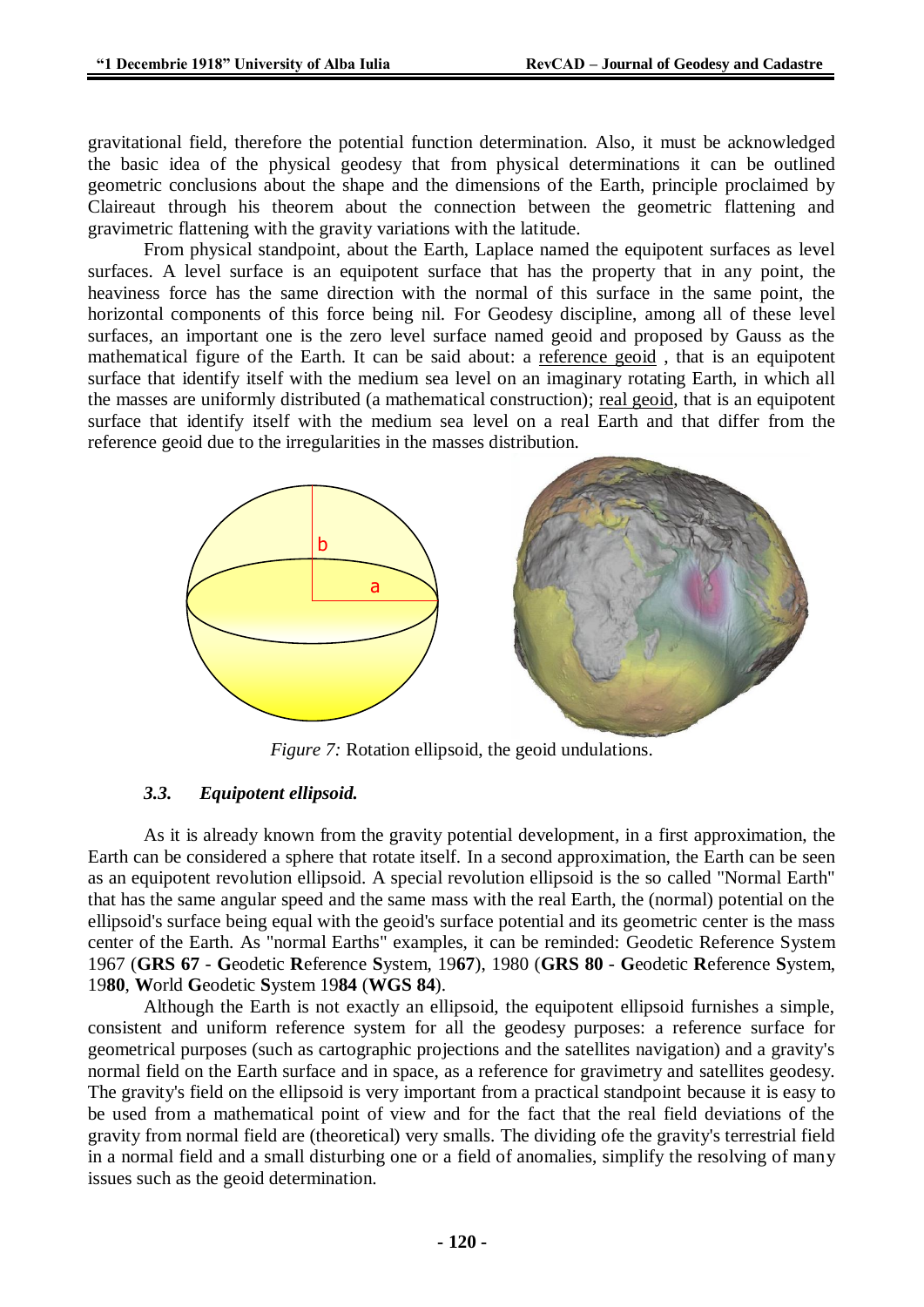Although an equipotent ellipsoid has many geometrical and physical parameters, it can be defined completely with only four independent parameters, the others could be determined through these ones. One of the main objectives of a global geodetic system is to replace the local datums, developed for satisfying the requests of the cartography and navigation in different regions of the world.

# **4. Geodetic Datum**

# *4.1. Generalities*

The datum is defined as being any numerical or geometrical quantity (an amount) or a set of such quantities that serves as reference or basis for another quantities (amounts). From the above definition, results that are many activity domains that use one or more of these datums.

The Earth has a very complex shape and its surface is disturbed by high mountains and deep oceans. For cartographic purposes it is needed a reference model that can furnish the recording modality of all the irregularities from the terrestrial surface. A such model must be: simple, to be easy in its application; to include a coordinate system that can permit a unique identification of the element's position that must be represented; to be easy associate with the physical world, so its utilization to be intuitive.

A reference model with the "curved Earth" is known as a geodetic datum, or, in other words, as a datum that defines the size and shape of the Earth and also the origin and the orientation of the coordinate systems utilized for the mapping of the terrestrial surface. The principal characteristics of a Geodetic Datum are the following:

- It is a simplified mathematical representation of the shape and the size of the Earth's dimensions;
- It presents itself as a spheroid shape that is obtained by rotating of an ellipse around its semi minor axis.
- It is vital for all activities that use spatial data; The spheroid furnishes a simple mathematical surface for the measurements and for the navigation calculations on large terrain surfaces and offers a reference surface for cartography and GIS systems.
- The spheroid surface is positioned in a such way that it can approximate optimally the planetary ocean's surface, that is the geoid one. An exact framing it's not possible due to the anomalies in the gravitational field of the Earth. These anomalies, caused by the density and the masses distribution variations in the Earth's interior, produces irregularities of the sea level surfaces. This fact make the sea level to be an inconvenient choice for consider it an horizontal reference surface for mapping activities.
- The sea level is utilized on a large scale as a reference surface for height measurements. On a map, usually, it will be displayed the height above the sea level. Besides that, their positions is given as a spheroid function.

It must be underlined the fact that the datum notion and the TRS - Terrestrial Reference System are synonyms.

# *4.2. The datum's classification.*

There is, like in any other situation, more criteria that lead at diverse datum's classifications. The most usual one, divides the datums in local geodetic datums and geocentric geodetic datums (Figure 7).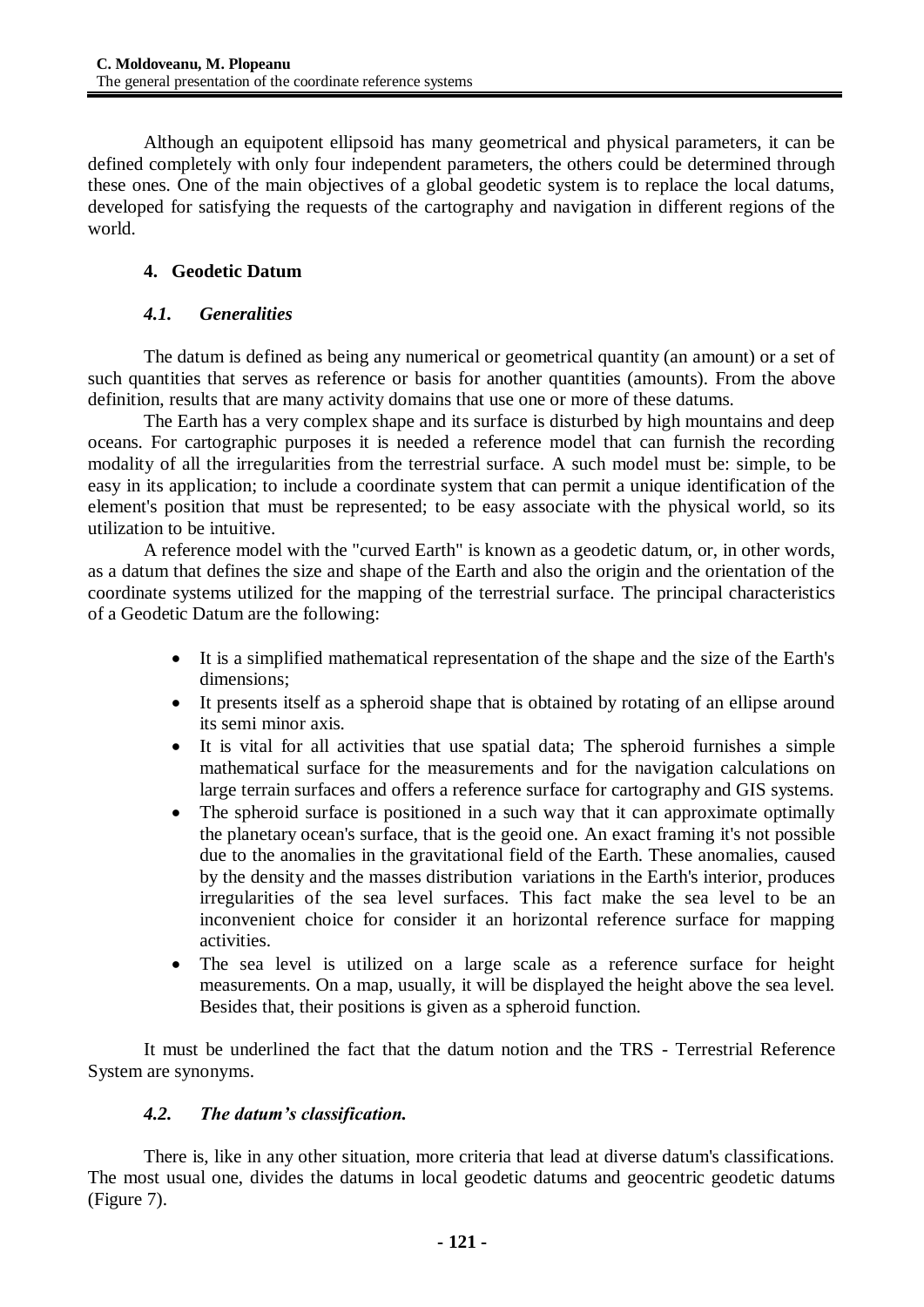The local geodetic datum approximates better only one portion of the sea level surface (geoid). Till recently, the countries that worked with spatial information systems utilized such datums. At these datums, the spheroid center did not coincided with the mass center of the Earth.

The geocentric geodetic datum approximates better the entire terrestrial surface (without areas more or less better approximated). At these datums the geometric spheroid's center coincides with the mass center of the Earth. The Global Positioning Systems uses geocentric datums.



Figure 8: Geodetic Datum and Geocentric Datum.

Another classification of datums can be made in function of the space type. From this standpoint, it can be said about: vertical geodetic datums (used for defining the vertical position of the terrestrial surface's objects); horizontal geodetic datums (absolutely necessary for mapping purposes); complete geodetic datums (these datums must allow the object' position definition in a three-dimensional space.

In conformity with international standards (ISO 19111) the datums are divided in: geodetic datums (this expresses the liaison connections between coordinate system and Earth, most of the time this datum includes also the ellipsoid definition); vertical datum (describes the relation between the Earth's gravity and altitude) and special (technical) datum or local datum (describes the relations between a coordinate system and a local reference).

Another classification of the datums would be the following: static datum (defined by the coordinates of some key stations that are kept fixed); semi-dynamic (defined through liaison relations with a global dynamic reference network at one epoch, the datum definition being frozen at that epoch an not being dependent of time); dynamic (the datum being defined in a continuous way through its relations with a global dynamic reference system such as **ITRS** – **I**nternational **T**errestrial **R**eference **S**ystem).

## *4.3. The position identification on a geodetic datum.*

Two geodetic datums are implicitly associated with a geodetic datum:

A coordinate geodetic datum is the system associated in a natural way to a spheroid. This system allow the describing of a point position on the terrestrial surface through spherical latitude, longitude and altitude (see the coordinate systems).

A three-dimensional Cartesian system can be also associated with a geodetic datum. The position of a point from terrestrial surface it is given by the coordinate triplet: X, Y and Z.

A third coordinate system is the cartographic projection used for representation on a plane surface of the curved spheroid's surface. It must be underlined the fact that no matter the projection used, the spheroid surface representation it is made in a distortional way, the size of the distortions being eligible for calculations.. To every projection we could associate an orthogonal coordinate system where the position (the coordinates) is given in North, East terms.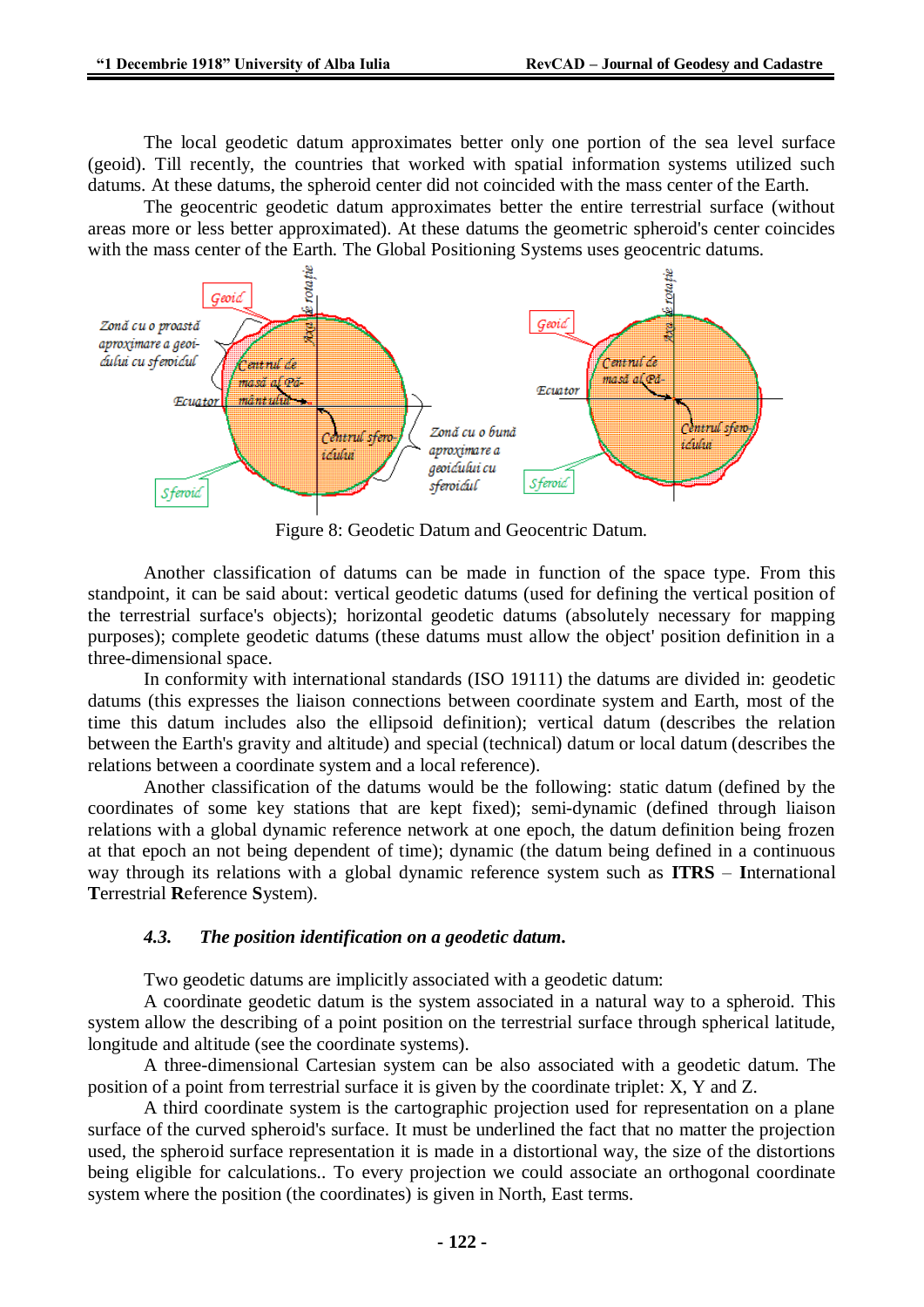# *4.4. The geodetic datum definition.*

The process through a geodetic datum is formulated with the aim of a better approximation of the physical surface of the Earth is known as the datum definition.

It is possible that the final datum to be the result of an iteration process, to each iteration corresponding a intermediary definition. Every single intermediary definition is the result of thousand and thousand of measurements. These measurements could include the both classical observations (angular directions and distances) and gravimetric observations. To these, we can add the new techniques that use the artificial satellites of the Earth.

In the past the definitions of the local datums (that are not geocentric)was dependent in a large way by the astronomical observations that furnished the astronomical latitude and longitude for a number of sites (selected by some specific principle)well distributed in the target area. A correspondent set of latitudes and longitudes was processed through angular directions and distances measurements effectuated in the geodetic network, the processing (the adjustment) being realized on the surface of a certain ellipsoid, considering one of the sites as origin. The coordinates obtained are function by the chosen surface and the system's origin.

On each level (iteration) in datum's defining, are obtained coordinate sets that differ due to the irregularities that exist in the gravitational Earth's field (the difference is given by the vertical's deviations). The differences are analyzed for establishing the moment when a revision is necessary, through the utilization of another ellipsoid or of another origin, being possible the obtaining of a smaller values for the vertical's deviations. When the annalists find the smallest differences in iterations, they establish according with the values obtained, the datum by reporting the values for the latitude, the longitude and the ellipsoidal height of the origin station, together with the parameters that define the ellipsoid.

The defining of a geocentric datum is a more complex process, that needs measurements on entire surface of the Earth. On the basis of these measurements, the coordinates of all the participant sites are generated. The totality of these reference sites composes a network named Terrestrial Reference Frame. This network is used in the reference system realization and to furnish coordinates to the users, and, in this way, it is possible the determination of other points of the terrestrial surface.

The conceptual difference between a datum (terrestrial reference system) and a terrestrial reference frame (TRF) is the following: that the datum is characterized by the absence of errors (it is chosen a set of parameters) and the TRF is the subject of inherent errors (errors of the measurement process, process through the network was realized).

## *4.5. The multiple datum problems.*

A geodetic datum is, as it can be observed, a mathematical concept, that means that it can be defined an infinity of datums that can cover any surface. The ideal situation is, for a country, a region, to define itself a single datum, and in this way all the measurements and specific information can be referred at a single coordinate system. Many times, in practice is necessary to be established, for various motives (military or technical motives), one or two datums (for example: one local datum for the existent maps and one geocentric datum for satellites navigation).

It is important to be understood that the coordinates values of a point are dependent by the datum used. The latitude, longitude and altitude of a point defined by the datum 1 differ by the latitude, longitude and altitude defined by the datum 2 for many reasons:

- The shapes of the ellipsoids differ;
- The centers of the two ellipsoids are positioned differently.